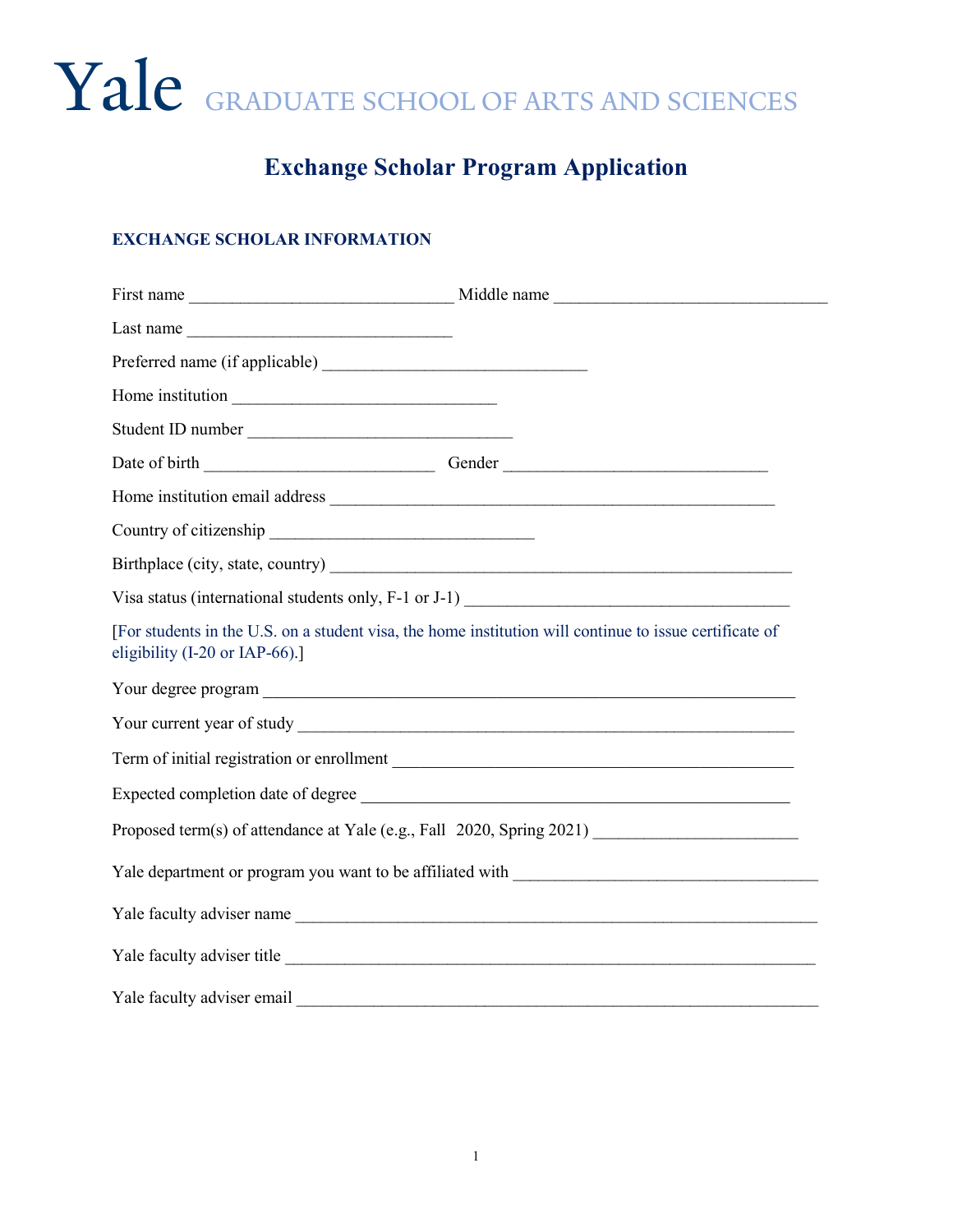Please describe your proposed plan of study during the exchange and indicate why it is essential to your degree program. (Attach another page if necessary.)

 $\_$  , and the set of the set of the set of the set of the set of the set of the set of the set of the set of the set of the set of the set of the set of the set of the set of the set of the set of the set of the set of th

If you plan to enroll in courses at Yale, please provide the following information on the courses you wish to take. Enter information exactly as it appears in Yale's course offerings. If the home institution and Yale require permission from the instructor, email permission from instructor(s) may be accepted only if it is from the university email account of the instructor and explicitly states the course number, title and term. Note that some host institution departments may not allow enrollment in their courses to exchange students.

 $\_$  , and the set of the set of the set of the set of the set of the set of the set of the set of the set of the set of the set of the set of the set of the set of the set of the set of the set of the set of the set of th

Term Course number Course Title Instructor

Ordinarily students will not receive any financial support from the host institution. Will any financial support come, or be paid through, the host institution, for example as an assistantship in research or teaching fellowship? YES \_\_\_\_\_ NO \_\_\_\_\_ [If yes, and if you are an international student on a visa, you must contact the visa office at your home institution, as well as the visa office at the host institution, prior to your arrival.]

Do you require support from the Accessibility or Disability Services Office at the host institution? YES NO

[Note: If yes, contact the relevant office at your home institution and ask that that office make contact with the relevant office at Yale.]

**I hereby petition to participate in the Yale Exchange Scholar Program and to undertake the course of study outlined above. I agree to abide by the terms and conditions of this program, as well as the regulations and procedures of both institutions. I understand that violation of any of the regulations can result in my suspension from the program. I authorize the transfer of courses and/or research conducted with a particular faculty member at Yale to my home institution record and understand that I may need to request this transfer separately.** 

| Student signature | Jate |  |
|-------------------|------|--|
|                   |      |  |